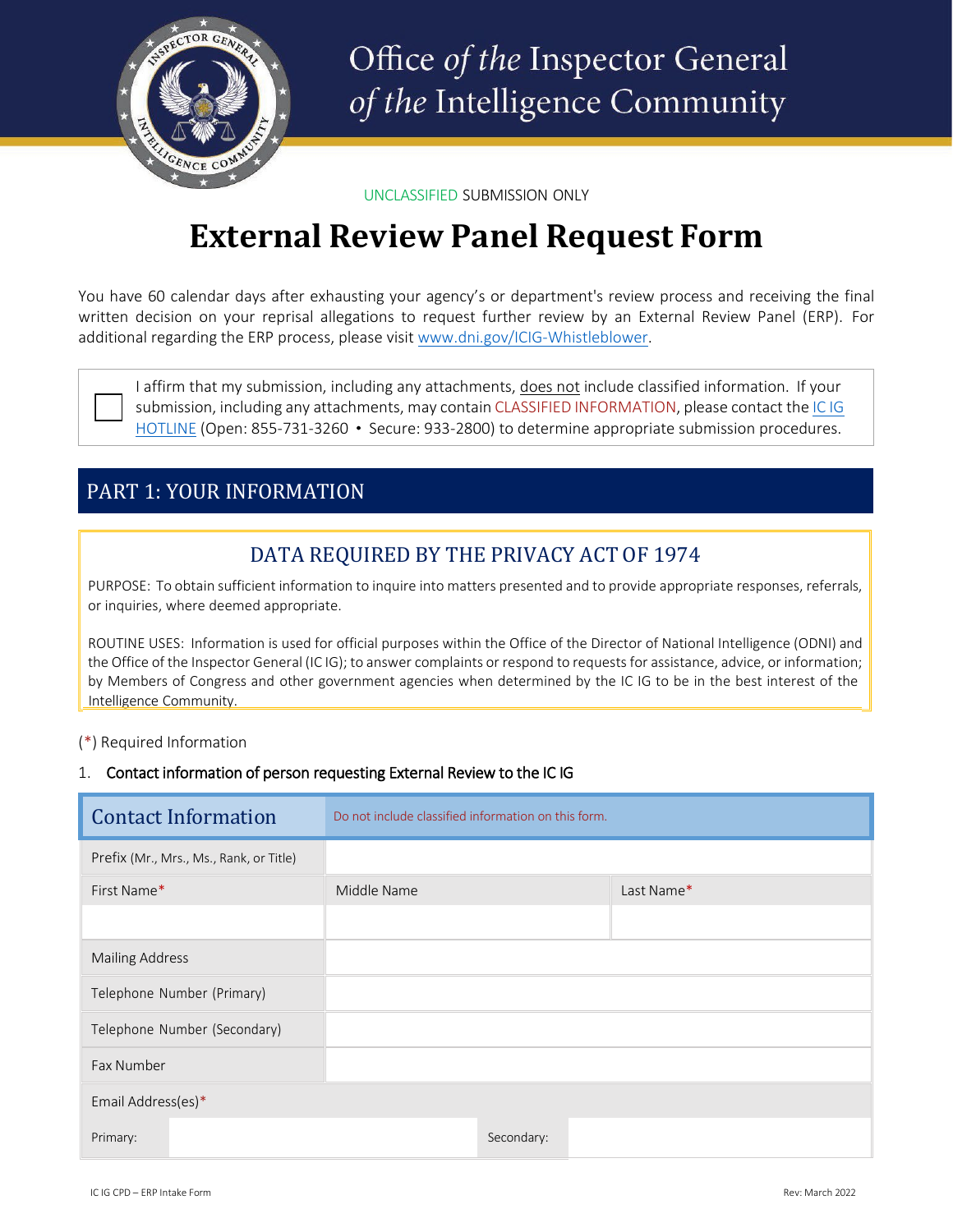

#### 2. Your Status\*

Select one, or enter your status if not listed.

Select One

Other:

| Your position | Title | Series | Grade |
|---------------|-------|--------|-------|
|               |       |        |       |

#### 3. Your Agency or Employer\*

Choose one, or enter your agency/employer if not listed

Select One

Other:

## 4. Do you have legal or other representation for this request?

|  | Yes (Please complete SECTION 4a |  |
|--|---------------------------------|--|
|  | $\Box$ No                       |  |

| SECTION 4a - Legal Representation Information: |             |            |
|------------------------------------------------|-------------|------------|
| Name of Representative*                        |             |            |
| Type of Representation                         | Legal       | Other      |
| Notice of Representation (Attached)            | $\Box$ Y es | No         |
| <b>Mailing Address</b>                         |             |            |
| Telephone Number (Primary)                     |             |            |
| Telephone Number (Secondary)                   |             |            |
| Fax Number                                     |             |            |
| Email Address(es)*                             |             |            |
| Primary:                                       |             | Secondary: |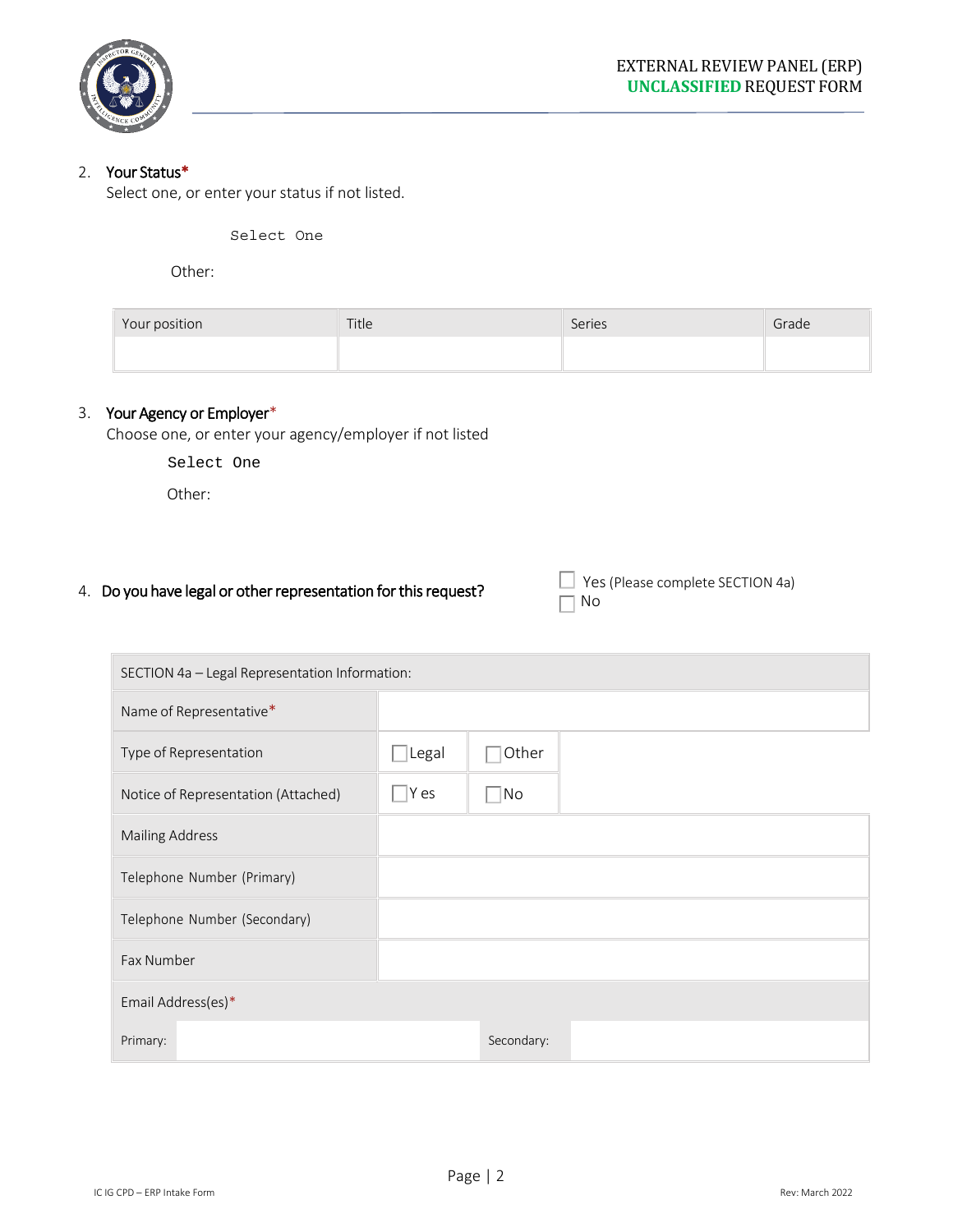

## PART 2: DETAILS OF YOUR REQUEST FOR EXTERNAL REVIEW

1. Please provide a summary of your protected disclosure(s) below. *If necessary, please continue on a second sheet of paper.*

| Attachments: □ Yes | $\Box$ No |  |  | Total Pages Attached: |  |
|--------------------|-----------|--|--|-----------------------|--|

2. Please identify the adverse personnel action or adverse action affecting security clearance, including dates, times, locations, and the person (s) who took the action or who made the threat of any such action.

| Do not include classified information on this form. |  |
|-----------------------------------------------------|--|
|                                                     |  |
|                                                     |  |
|                                                     |  |

3. Please describe how the reprisal allegations you are making are linked to your protected disclosure(s).

Do not include classified information on this form.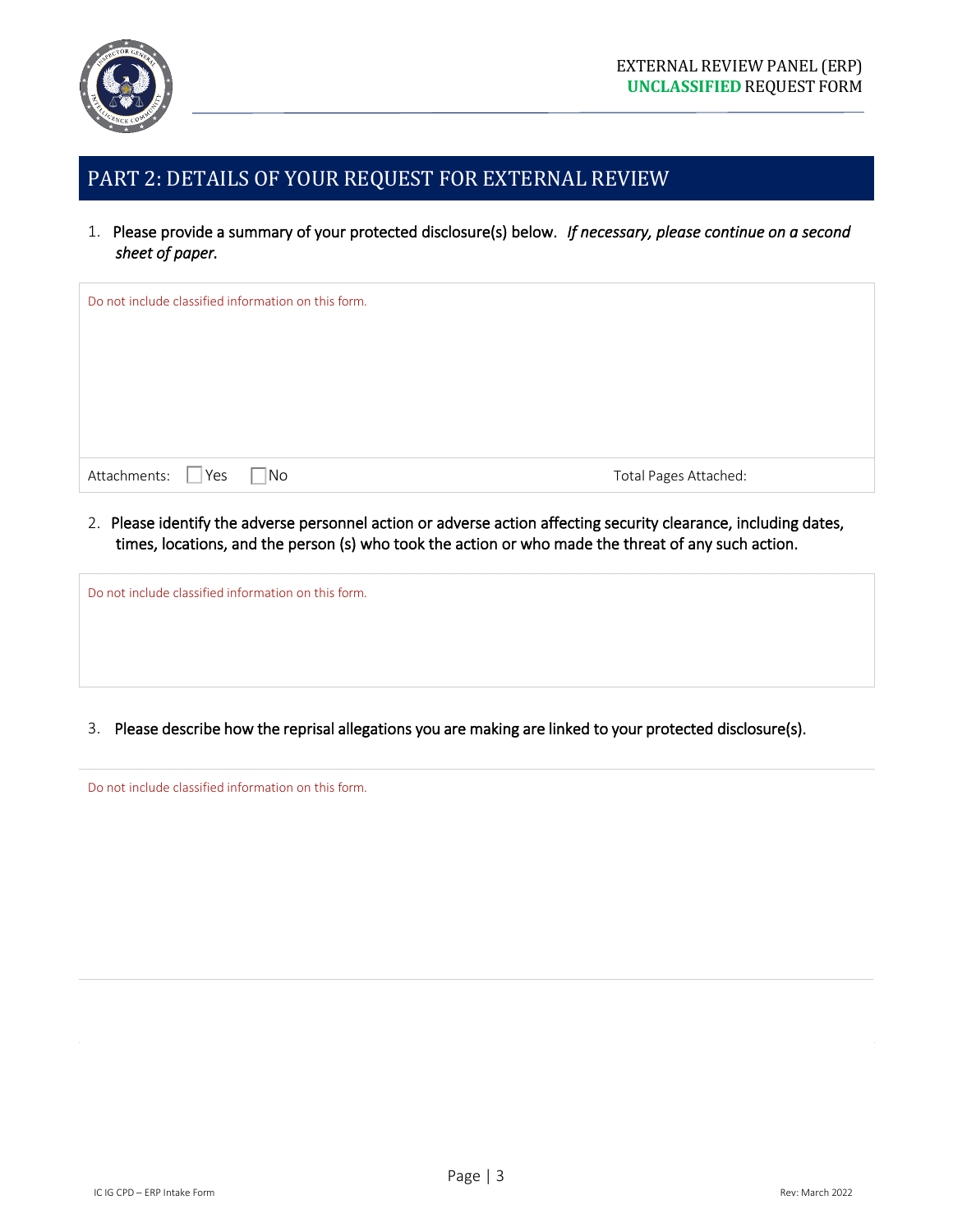

4. Please provide a brief summary of the final decision of the agency whose decision you are now seeking to have reviewed.

Do not include classified information on this form.

5. Please state the reason(s) why you are seeking an external review of the final agency decision regarding your reprisal allegations and identify any factual, legal, or procedural errors as your basis for the requested external review. *If necessary, please continue on a second sheet of paper.*

| Do not include classified information on this form. |  |
|-----------------------------------------------------|--|
|                                                     |  |
|                                                     |  |
|                                                     |  |
|                                                     |  |
| Attachments: Yes No<br>Total Pages Attached:        |  |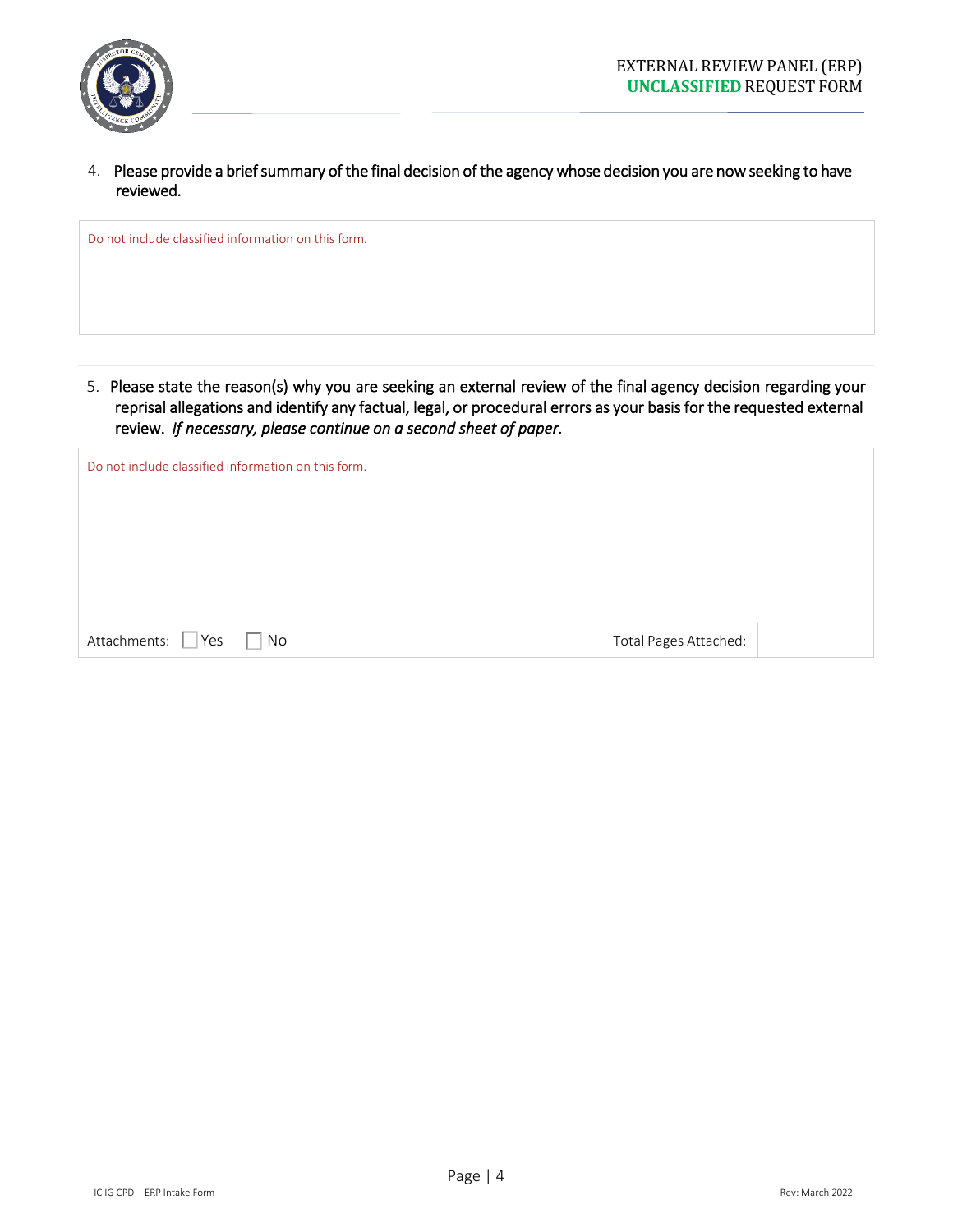

## PART 3: OTHER ACTIONS YOU ARE TAKING

Please indicate if you have filed your complaint with any other entity, including other Inspector General Offices, and/or Members of Congress. If you have contacted other entities, clearly identify the agency, office, or command, and provide your understanding of the current status of your matter.

| 1a. Have you reported this matter to any other organization(s)/agency(ies)?* |             |  | $\Box$ Yes                 | No            |  |                |
|------------------------------------------------------------------------------|-------------|--|----------------------------|---------------|--|----------------|
| 1b. If yes, which organization(s)/agency(ies)?                               |             |  |                            |               |  |                |
| 1c. When did you report?                                                     |             |  |                            |               |  |                |
| 1d. What is the status of the complaint?                                     | $\Box$ Open |  | $\Box$ Under investigation | $\Box$ Closed |  | $\Box$ Unknown |
|                                                                              |             |  |                            |               |  |                |

*If you have received any responses from those entity(ies), please provide copies.*

| PART 4: ADDITIONAL DOCUMENT SUBMISSION                                                                                 |              |             |            |  |  |
|------------------------------------------------------------------------------------------------------------------------|--------------|-------------|------------|--|--|
| I am submitting additional documents*                                                                                  |              | $\Box$ Yes  | $\Box$ No  |  |  |
| The attached documents are UNCLASSIFIED*                                                                               |              | $\Box$ Yes  | $\Box$ No  |  |  |
| Do not include classified information. Contact the IC IG Hotline for guidance on how to submit a classified complaint. |              |             |            |  |  |
| I will submit supporting documents by:<br>3.                                                                           | $\Box$ Email | $\Box$ Mail | $\Box$ Fax |  |  |
| Total pages attached:                                                                                                  |              |             |            |  |  |